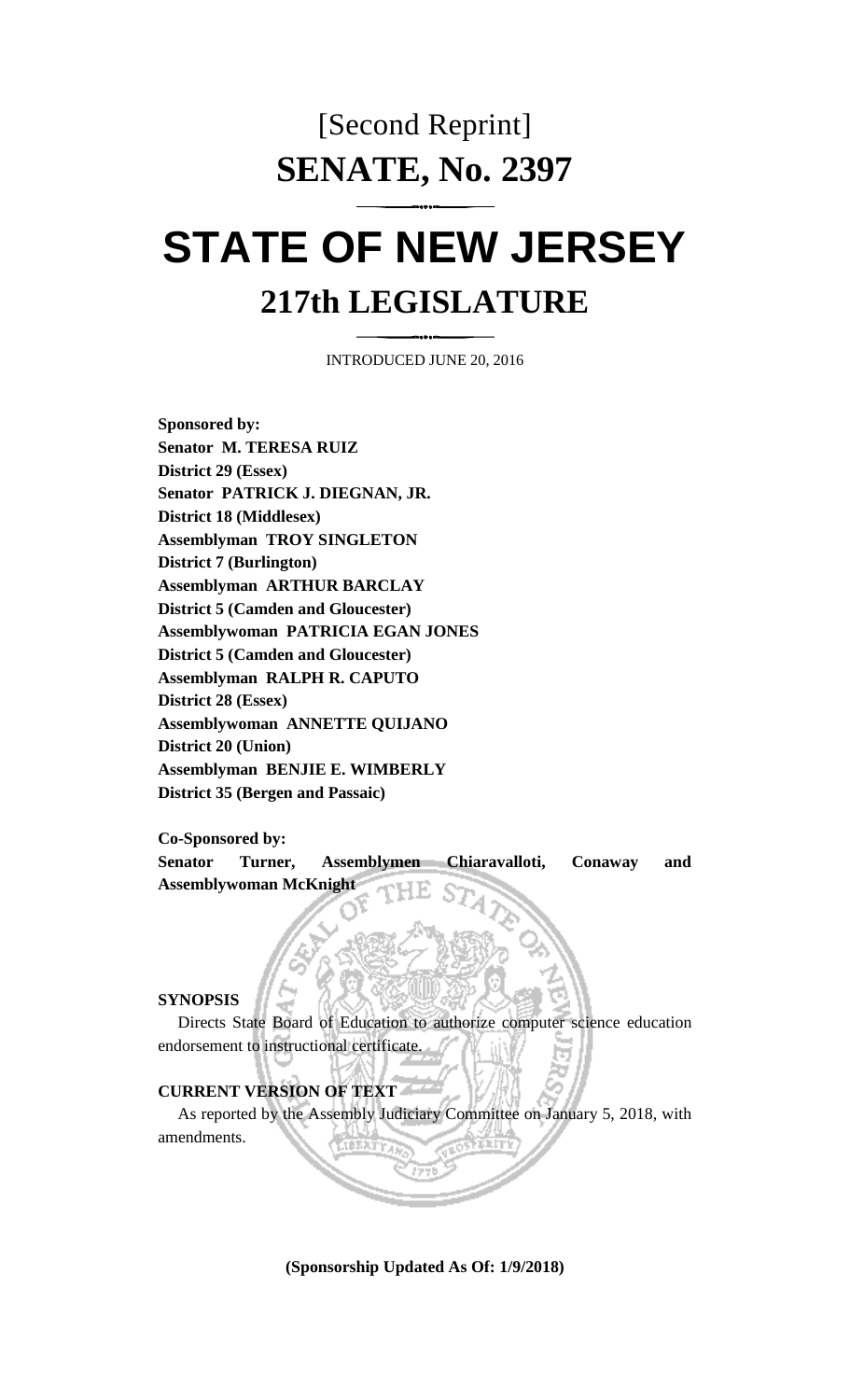**AN ACT** concerning computer science education and supplementing chapter 26 of Title 18A of the New Jersey Statutes. **BE IT ENACTED** *by the Senate and General Assembly of the State of New Jersey:* 1. a. The State Board of Education shall authorize a computer science education endorsement to the instructional certificate. The endorsement shall authorize the holder to teach computer science in all public schools, and shall be required to teach computer science 11 in grades  $\binom{1}{2}$  **[7<sup>1</sup>]**  $\frac{9}{2}$  through 12 beginning at such time as the State board determines that there is a sufficient number of teachers holding the computer science education endorsement to make the requirement feasible. b. The standards established by the State board shall require a candidate for the endorsement to hold a standard instructional certificate with at least one other teaching endorsement and provide documentation that the candidate has completed **<sup>1</sup> [**, at a minimum, the following coursework: (1) a class that is equivalent to Advanced Placement Computer Science Principles that focuses on computers in society including, but not limited to, data, ethics, security, the internet, and algorithms; (2) a class that is equivalent to Advanced Placement Computer Science A, an introductory programming class for computer science majors; (3) a data structures class that is equivalent to a second semester programming class for computer science majors; and (4) computer science methods, a class that focuses on computer science pedagogy, and current research and best practices in computer science education**]** the computer science related coursework requirements determined by the State board up to a 33 maximum of 15 credits<sup>1</sup>. c. A teacher who taught computer science within the three years prior to **<sup>1</sup> [**the effective date of this act**]** such time as the State board determines to require a computer science education 37 endorsement to teach computer science in grades <sup>2</sup>[7]  $9^2$  through  $38 \quad 12^1$ , shall be issued a computer science education endorsement to the instructional certificate upon application to the State Board of Examiners. 2. The State Board of Education shall adopt pursuant to the "Administrative Procedure Act," P.L.1968, c.410 (C.52:14B-1 et

**EXPLANATION – Matter enclosed in bold-faced brackets [thus] in the above bill is not enacted and is intended to be omitted in the law.**

**Matter underlined thus is new matter.**

**Matter enclosed in superscript numerals has been adopted as follows: Senate SED committee amendments adopted February 6, 2017.**

**Assembly AJU committee amendments adopted January 5, 2018.**